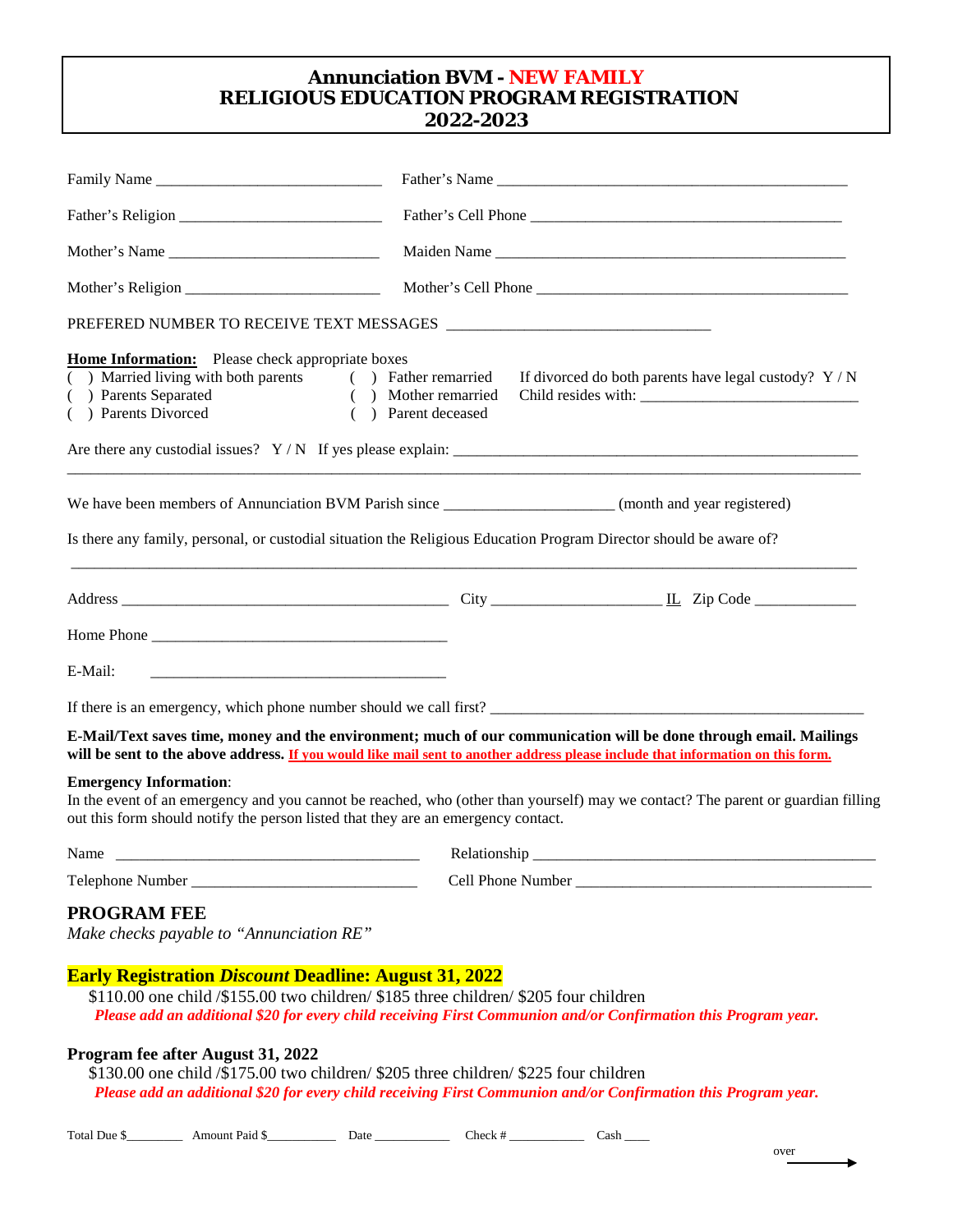# **STUDENT INFORMATION**

#### **Diocesan policy requires that we have** *a* **copy of each student's baptismal certificate**.

If your child was baptized at Annunciation we need the date of baptism so that we can verify the information. If your child was baptized, or received sacraments at **another parish**, please **fax**, **mail** or **send copy** of the certificate to the Religious Education office. You can obtain a copy of the certificate by calling the church where your child was baptized and asking them to send it to our parish office. **Fax: 630-851-3294**. **If you submitted your child's baptismal certificate to the Religious Education office in the past, we have it on file, no need to resubmit the certificate.** We will request a copy if needed.

If your child was baptized in a faith tradition other than Roman Catholic, please indicate that in the student information below.

Please be sure to fill out *completely* the information requested for **each** child. It is not necessary to put last name for each child if it is the same for each. All other information is *pertinent*. Thank you.

| Gender: Male ___ Female ___        |                                                                                                                                                                                                                                |                   |             |
|------------------------------------|--------------------------------------------------------------------------------------------------------------------------------------------------------------------------------------------------------------------------------|-------------------|-------------|
| Date of Birth $\frac{\sqrt{2}}{2}$ |                                                                                                                                                                                                                                |                   |             |
|                                    | Allergies, medical conditions, physical limitations, special needs, learning disabilities, or other important information the program                                                                                          |                   |             |
|                                    |                                                                                                                                                                                                                                |                   |             |
| <b>Sacraments:</b>                 | <b>Parish</b>                                                                                                                                                                                                                  | <b>City/State</b> | Date        |
|                                    |                                                                                                                                                                                                                                |                   |             |
|                                    |                                                                                                                                                                                                                                |                   |             |
|                                    |                                                                                                                                                                                                                                |                   |             |
|                                    | Confirmation to the contract of the contract of the contract of the contract of the contract of the contract of the contract of the contract of the contract of the contract of the contract of the contract of the contract o |                   |             |
|                                    |                                                                                                                                                                                                                                |                   |             |
| Gender: Male __ Female __          |                                                                                                                                                                                                                                |                   |             |
|                                    |                                                                                                                                                                                                                                |                   |             |
|                                    | Allergies, medical conditions, physical limitations, special needs, learning disabilities, or other important information the program                                                                                          |                   |             |
|                                    | Has this child participated in religious education at another church? If so, when/where?                                                                                                                                       |                   |             |
| <b>Sacraments:</b>                 | <b>Parish</b>                                                                                                                                                                                                                  | <b>City/State</b> | <u>Date</u> |
|                                    |                                                                                                                                                                                                                                |                   |             |
|                                    |                                                                                                                                                                                                                                |                   |             |
|                                    |                                                                                                                                                                                                                                |                   |             |
|                                    |                                                                                                                                                                                                                                |                   |             |

over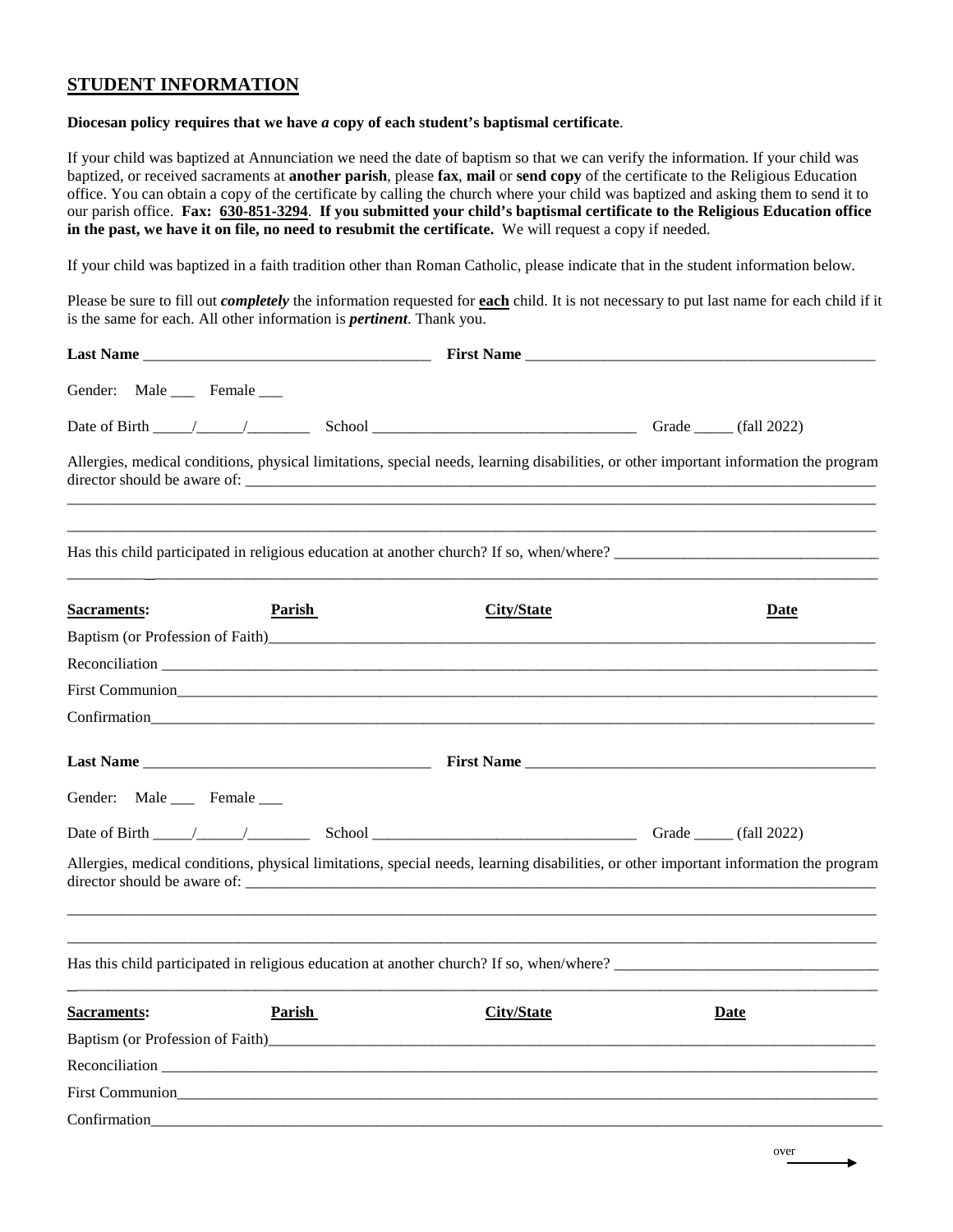|                              | Last Name                                                                                                                                                                                                                      |                   |      |
|------------------------------|--------------------------------------------------------------------------------------------------------------------------------------------------------------------------------------------------------------------------------|-------------------|------|
| Gender: Male ____ Female ___ |                                                                                                                                                                                                                                |                   |      |
|                              |                                                                                                                                                                                                                                |                   |      |
|                              | Allergies, medical conditions, physical limitations, special needs, learning disabilities, or other important information the program                                                                                          |                   |      |
|                              | Has this child participated in religious education at another church? If so, when/where?                                                                                                                                       |                   |      |
| <b>Sacraments:</b>           | Parish                                                                                                                                                                                                                         | <b>City/State</b> | Date |
|                              |                                                                                                                                                                                                                                |                   |      |
|                              |                                                                                                                                                                                                                                |                   |      |
|                              |                                                                                                                                                                                                                                |                   |      |
|                              |                                                                                                                                                                                                                                |                   |      |
|                              |                                                                                                                                                                                                                                |                   |      |
| Gender: Male Female          |                                                                                                                                                                                                                                |                   |      |
|                              |                                                                                                                                                                                                                                |                   |      |
|                              | Allergies, medical conditions, physical limitations, special needs, learning disabilities, or other important information the program                                                                                          |                   |      |
|                              | Has this child participated in religious education at another church? If so, when/where?                                                                                                                                       |                   |      |
| <b>Sacraments:</b>           | Parish                                                                                                                                                                                                                         | <b>City/State</b> | Date |
|                              | Baptism (or Profession of Faith) and the contract of the contract of the contract of the contract of Faith)                                                                                                                    |                   |      |
|                              | Reconciliation                                                                                                                                                                                                                 |                   |      |
|                              | First Communion                                                                                                                                                                                                                |                   |      |
|                              | Confirmation Construction Construction Construction Construction Construction Construction Construction Construction Construction Construction Construction Construction Construction Construction Construction Construction C |                   |      |

over

 $\rightarrow$